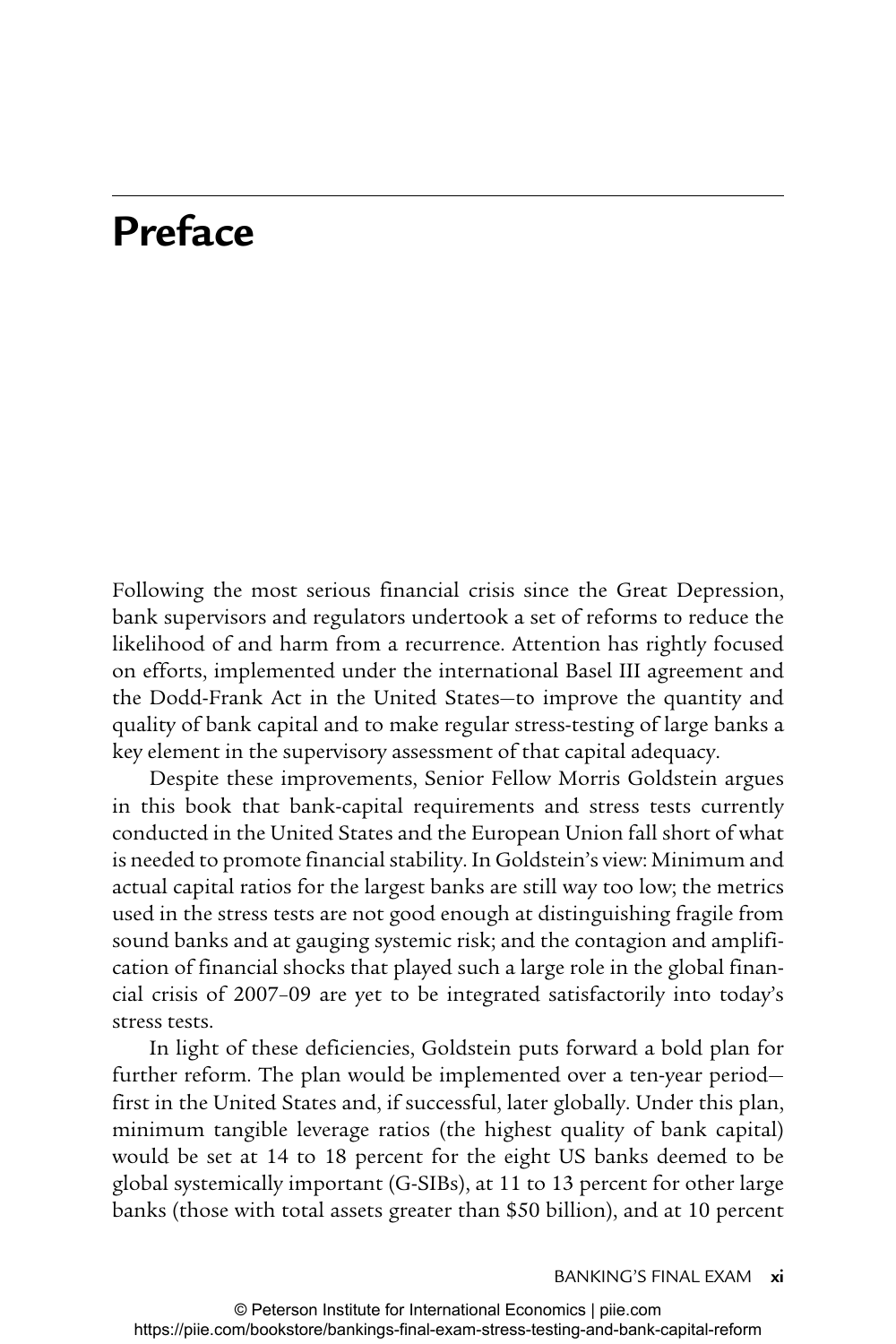for smaller banks. Such an increase in minimum bank-capital ratios is intended to vastly raise the loss absorbency of America's largest banks and to decrease significantly the chance of a future taxpayer bailout. The plan would also supplement these much higher minimum leverage ratios with a risk surcharge based on a set of indicators.

According to Goldstein, this combination of a leverage ratio and an indicator-based risk surcharge would be better than the current system at identifying vulnerable banks and at monitoring systemic risk. It would likewise be easier to understand and less costly to maintain than the more complex current counterpart, while being less susceptible to manipulation by banks. There also would be larger incentives for too big to fail banks to shrink over time their systemic footprint, because the difference in minimum capital ratios between G-SIBs and other banks would be much greater. Finally, Goldstein offers evidence that implementing this plan would not harm good US macroeconomic performance, in contrast to concerns that forcing banks to raise capital would constrain lending and growth.

The Institute has a long history of undertaking relevant policy studies on bank regulation as well as on financial stability more broadly. These studies include Goldstein's 1997 book, *The Case for an International Banking Standard*; his 1998 book, *The Asian Financial Crisis: Causes, Cures, and Systemic Implications*; and his 2000 book (with Graciela Kaminsky and Carmen Reinhart), *Assessing Financial Vulnerability: An Early Warning System for Emerging Markets.* More recently, the Institute has conducted a set of studies on policy recommendations arising out of the global financial crisis. Among them are William Cline's 2010 book, *Financial Globalization, Economic Growth and the Crisis of 2007-09;* the 2013 study edited by Adam Posen and Changyong Rhee, *Responding to Financial Crisis: Lessons from Asia Then, the United States and Europe Now*; the 2015 book edited by Marcus Noland and Donghyun Park, *From Stress to Growth: Strengthening Asia's Financial System in a Post-Crisis World,* Cline's 2017 book, *The Right Balance For Banks: Theory and Evidence on Optimal Capital Requirements*, and a number of shorter studies by Anna Gelpern, Simon Johnson, Adam Posen, Edwin Truman, and Nicolas Véron on financial stability and bank reform in the European Union and the United States.

The Peterson Institute for International Economics is a private nonpartisan, nonprofit institution for rigorous, intellectually open, and in-depth study and discussion of international economic policy. Its purpose is to identify and analyze important issues to making globalization beneficial and sustainable for the people of the United States and the world, and then to develop and communicate practical new approaches for dealing with them.

## **xii** BANKING'S FINAL EXAM